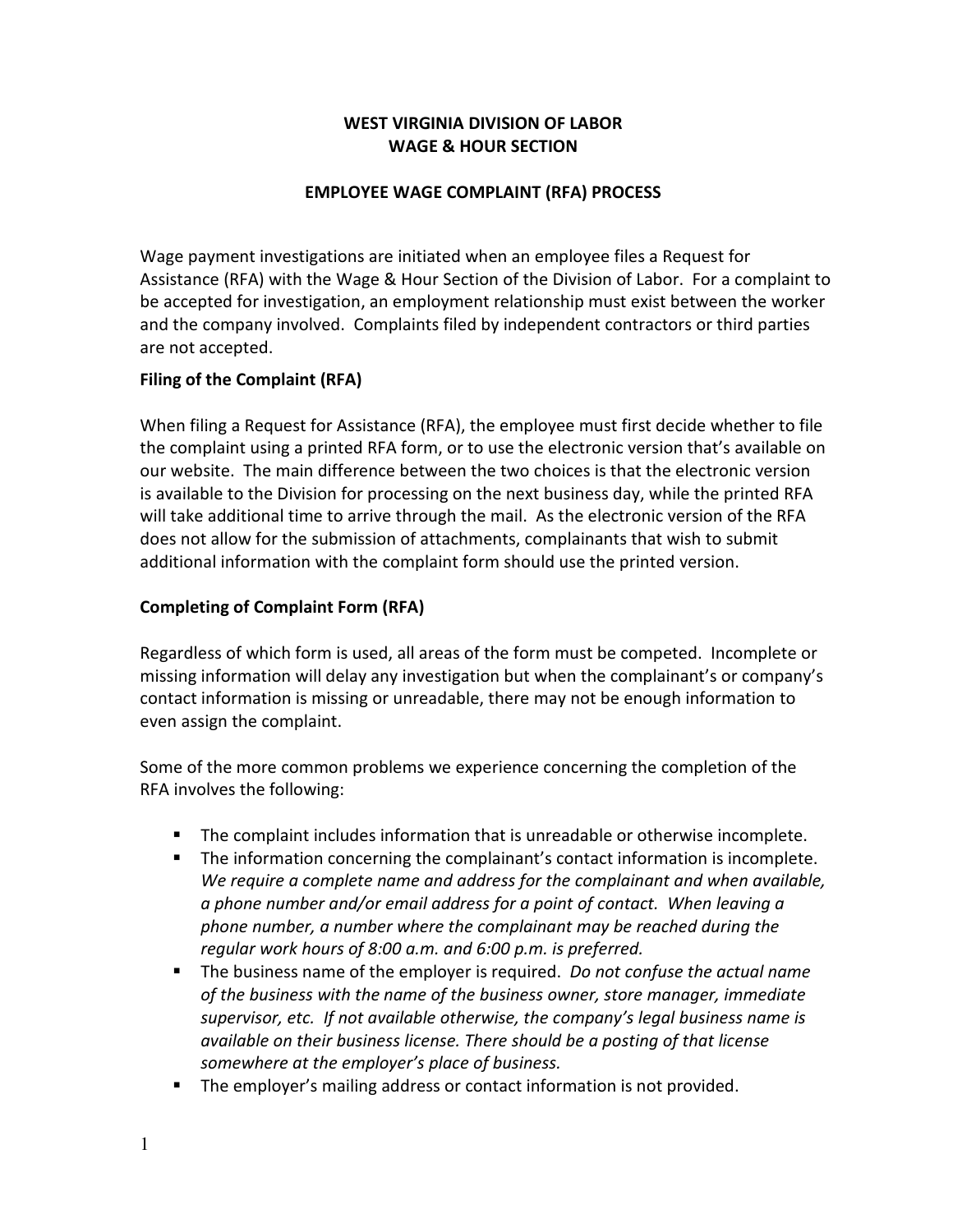- The complainant did not indicate the address or location where the work was performed.
- A description of the type of complaint being filed was not provided.
- The amount of wages or fringe benefits owed was not stated. When the exact amount is not known, an estimate may be provided.

## Providing Documentation to Support the Complaint

Although not required, complainants that file using a printed RFA may also submit additional evidence to support their complaint along with the RFA. Although filing the complaint electronically doesn't allow for attachments, complainants will be provided the opportunity to provide any information needed to support their complaint later in the investigation. Some examples of the type of documentation that may be useful to support a wage complaint are listed as follows:

- Fringe Benefit Claims A copy of the company's written policy stating the terms and conditions for how the benefit is earned and paid.
- Commissions A copy of the company's policy on how they pay commissions as well as any sales records that may apply.
- Unpaid Hours Any records you may have showing the hours you worked such as personal calendars, schedules, time sheets, etc.
- Unauthorized Wage Deductions A copy of your check stub or list of deductions as otherwise provided that shows the amount of the deduction taken and how it was described.

## Original Documents

When records or documentation of any kind are submitted to the Division, we ask that copies be provided rather than originals. Complainants that do not have the ability to copy their own documents may submit a written request to the Division for their original records to be copied and then returned. Should such instructions not be provided, the Division will not be responsible for the preservation or return of original source documents.

#### Investigative Procedures

Wage complaints are assigned to a labor compliance officer for investigation. The complainant should expect contact from his or her assigned officer within a few days of being assigned the case to conduct an interview. The interview process is the complainant's opportunity to provide the officer with any information and/or evidence to support his or her claim and to explain the specific violation. The complainant should be prepared to supply the officer with specific information such as the number of work hours that remain unpaid as well as the dates those hours were worked, etc.